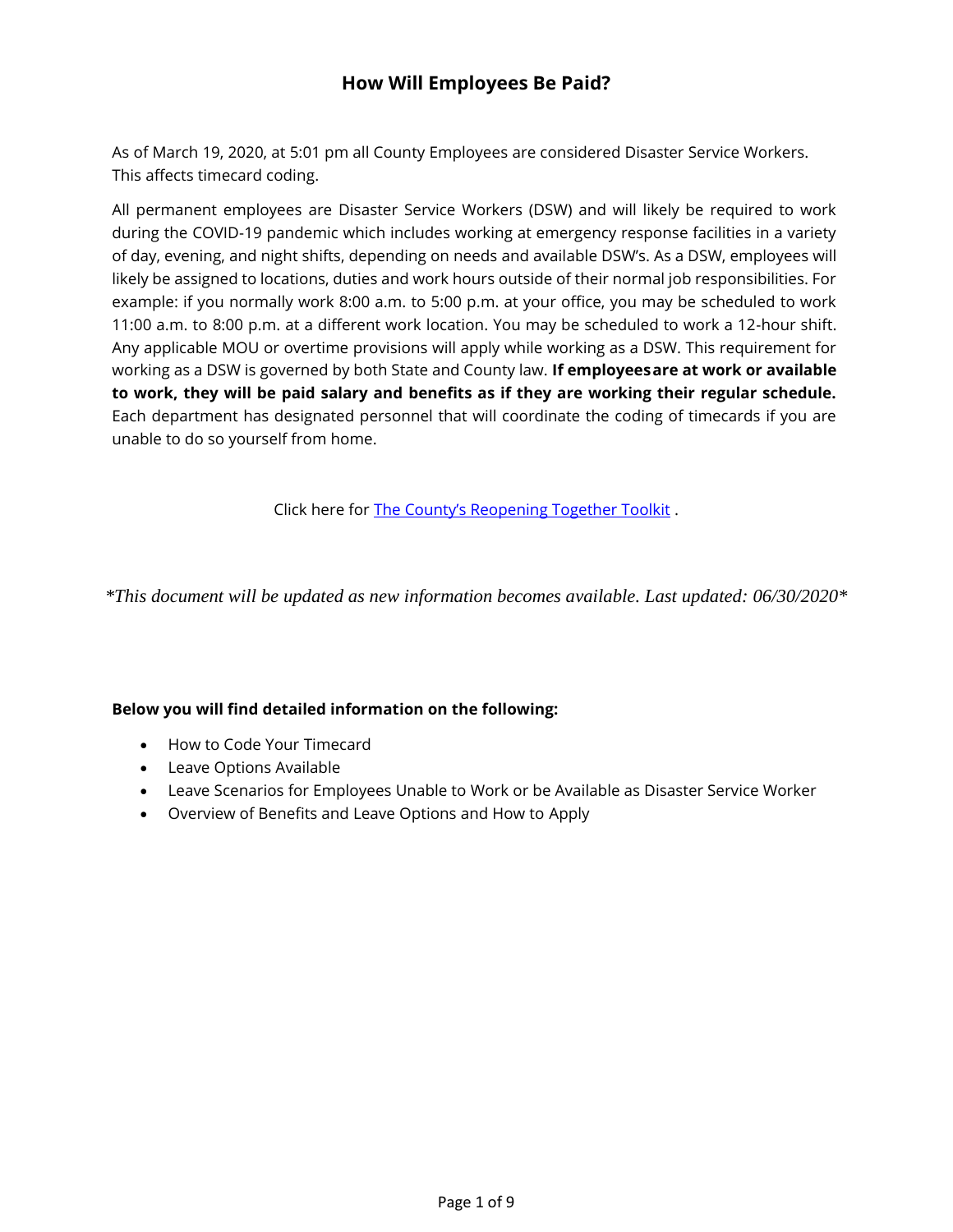## **How to Code Your Timecard During the Emergency Proclamation**

#### **Effective 6/14/2020**

## **Your timecard has new functional areas. Please refer to the tables below for proper coding.**

|                                                                                                                                                                               | <b>Functional Area (FA)</b> |                                                       |                       |  |  |
|-------------------------------------------------------------------------------------------------------------------------------------------------------------------------------|-----------------------------|-------------------------------------------------------|-----------------------|--|--|
| <b>Scenario</b>                                                                                                                                                               | <b>COV19</b>                | <b>COV19-</b><br><b>EOC/DSW</b><br><b>Assignments</b> | <b>No COVID</b><br>FA |  |  |
| Performing normal (essential) job duties<br>either at work<br>or telecommuting not related to COVID                                                                           |                             |                                                       | Χ                     |  |  |
| Performing COVID related job duties either<br>at work or<br>telecommuting                                                                                                     | X                           |                                                       |                       |  |  |
| When coding Comp Time Off (CTO), Comp in<br>Lieu, or<br>Leave Without Pay (LWOP) for any reason                                                                               |                             |                                                       | Χ                     |  |  |
| Not performing any work (work not<br>portable) but available for DSW*                                                                                                         |                             |                                                       |                       |  |  |
| Unable to report to work or telecommuting<br>for any COVID reason (school closures, self-<br>isolating, sick,<br>caring for family member, etc.)                              | X                           |                                                       |                       |  |  |
| Unable to report to work or telecommute -<br>leave NOT<br>related to COVID (FMLA, other approved<br>leave, etc.)                                                              |                             |                                                       | Χ                     |  |  |
| Working at EOC**, JIC*** or performing<br>work as a DSW.<br>See below for specific codes.                                                                                     |                             | See Chart<br><b>Below</b>                             |                       |  |  |
| Overtime hours performing normal<br>(essential) job duties not related COVID-19,<br>but backfilling another employee working at<br>EOC**, JIC*** or performing work as a DSW. | X                           |                                                       |                       |  |  |

| COV19-Care<br><b>Shelter</b>                          | <b>COV19-</b><br><b>MedHealth</b>                                                                                             | <b>COV19-</b><br><b>BehvHealth</b>                                    | COV19-ACS                                                                                                     | COV19-HmlssAid                                                           | COV19-PW                                                                    | COV19-EOC                                      |
|-------------------------------------------------------|-------------------------------------------------------------------------------------------------------------------------------|-----------------------------------------------------------------------|---------------------------------------------------------------------------------------------------------------|--------------------------------------------------------------------------|-----------------------------------------------------------------------------|------------------------------------------------|
| duties that are<br>specific to<br>Care and<br>Shelter | Performing job Performing job<br>duties that are<br>specific to<br>Medical Health,<br>excluding the<br>Alternate Care<br>Site | Performing job<br>duties that are<br>specific to<br>Behavioral Health | Employees<br>working at the<br>Alternate Care<br>Site or directly<br>supporting the<br>Alternate Care<br>Site | Performing job<br>duties that are<br>specific to<br>Homeless<br>Services | Performing job<br>duties that are<br>specific to<br>water and<br>wastewater | Employees<br>working at the<br>EOC** or JIC*** |

\*Disaster Service Worker

\*\*Emergency Operations Center

\*\*\*Joint Information Center

*Effective 06/14/2020, the DSW-Wait Functional Area is no longer valid.*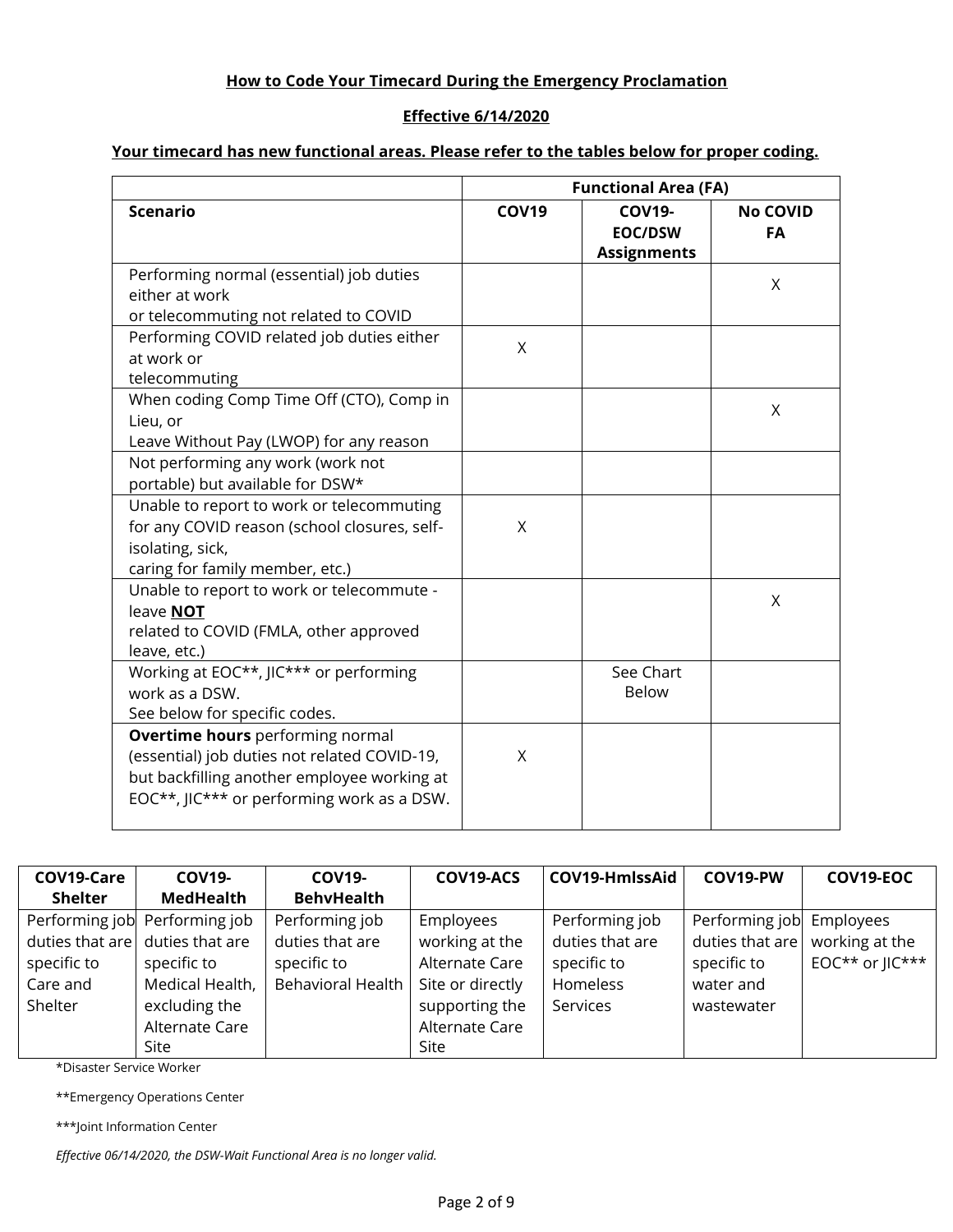Please review the typical work scenarios below to further assist you in properly coding your timecard:

- 1. I am performing normal job duties either at work or telecommuting.
	- a. Code regular time (10 for at work, 15 for telecommuting)
- 2. I am unable to report to work or telecommute for any COVID reason (school closures, self-isolating, sick, caring for family member, etc.) [Click here for leave and pay](#page-3-0) options.
	- a. Code any leave balances with COV19 as the functional area
- 3. I am available to work any time after March 19, 2020 at 5:01 pm, but my normal job was not identified as an essential service and I have not yet been called as a Disaster Service Worker. *As the County reopens, the emergency services being performed by County Disaster Service Workers (DSWs) will be winding down. Departments will have regular services, including front counters, that were halted due to COVID19 up and running by July 6. Although service delivery may look different for safety and efficiency reasons, employees will be back to performing regular workload both in the office and remotely via telework. DSW-Wait time will no longer be approved as of the payroll period beginning June 14, 2020.*
	- a. Code regular working time and code COV19 as the functional area (10 for at work, 15 for telecommuting) if you are performing COVID-19 related duties.
	- b. If you are performing your normal job duties not associated with COVID-19, code your regular working time (10 for at work, 15 for telecommuting). *Do not* code the COV19 Functional Area.
- 4. I am working at the Emergency Operations Center, Joint Information Center or performing work as a Disaster Service Worker.
	- a. Code regular working time (10 for at work, 15 for telecommuting) and code the functional area shown in the chart above.
- 5. Do MOU and overtime provisions still apply?
	- a. Yes, all pay provisions agreed to per appropriate MOU and overtime provisions for hourly employees still apply.

For additional questions please refer to the FAQ's posted [here.](https://www.slocounty.ca.gov/Departments/Human-Resources/Employee-COVID-19-Information.aspx)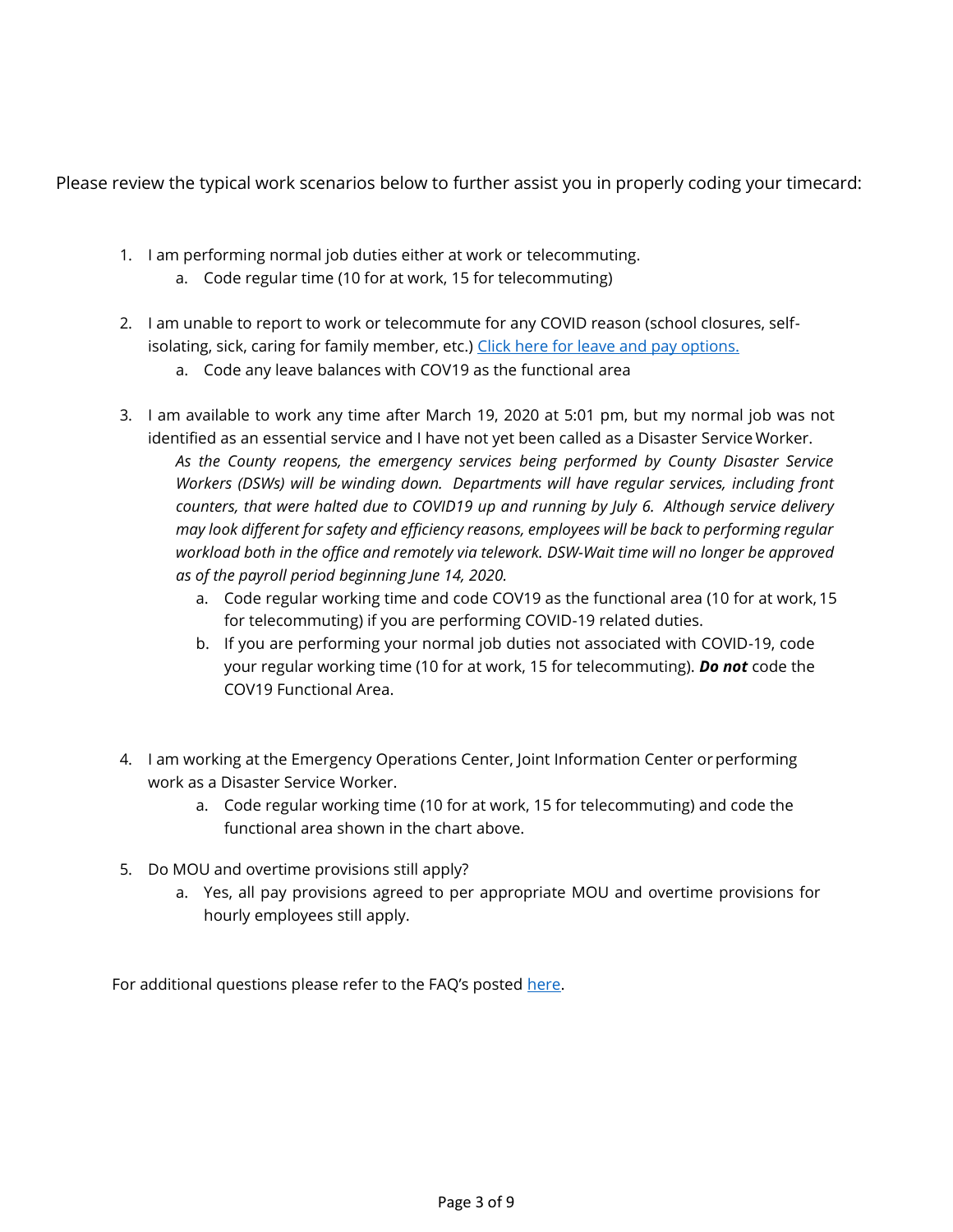## **Leave Options Available**

- <span id="page-3-0"></span>• **COVID-19 Emergency Paid Sick Leave (EPSL):** To comply with the Families First Coronavirus Response Act (FFCRA) the County will **deposit** 80 hours of sick leave into all full-time employees' current sick leave bank (pro-rated for part-time regular employees). *Employees will not repay any of these hours used.*
- Any other leave balances (Vacation, Personal, CTO, Annual Leave if eligible, etc.). To maximize your benefits, this should be used after sick leave balances areexhausted.
- **COVID-19 Sick Leave Advance:** The County will **advance** up to 80 hours of sick leave to regular employees who have no other leave balances. This should be used after all other paid leave is exhausted. This advance means you will not accrue additional sick leave hours until you earn back the advanced sick hours given to you. There is also an option that will allow you to accrue hours back at half the regular rate. Note that this is separate from item #1 listed above.
- State Disability Insurance (SDI), Voya Disability, Paid Family Leave, Unemployment Insurance, etc. can be coordinated with any of the above paid leave options based on employee eligibility.
- **Emergency Family and Medical Leave Extension Act (EFMLEA):** The Emergency Paid Family and Medical Leave Expansion Act is an amendment to the Family and Medical Leave Act (FMLA) approved by the Federal Government on March 18, 2020. The amendment provides 12 weeks of leave for caring for a child under 18 who is home because of a school closure or childcare closure. There is a 10 day waiting period for benefits, then employees are eligible for paid leave of 2/3 of an employee's pay. An employee may use accrued leave balances for the first 10 days before they become eligible. Employees who are not eligible for CA SDI and PFL will be eligible for this benefit.
- **COVID-19 Catastrophic Leave Program**: This will be available to any regularemployees who have exhausted all leave balances.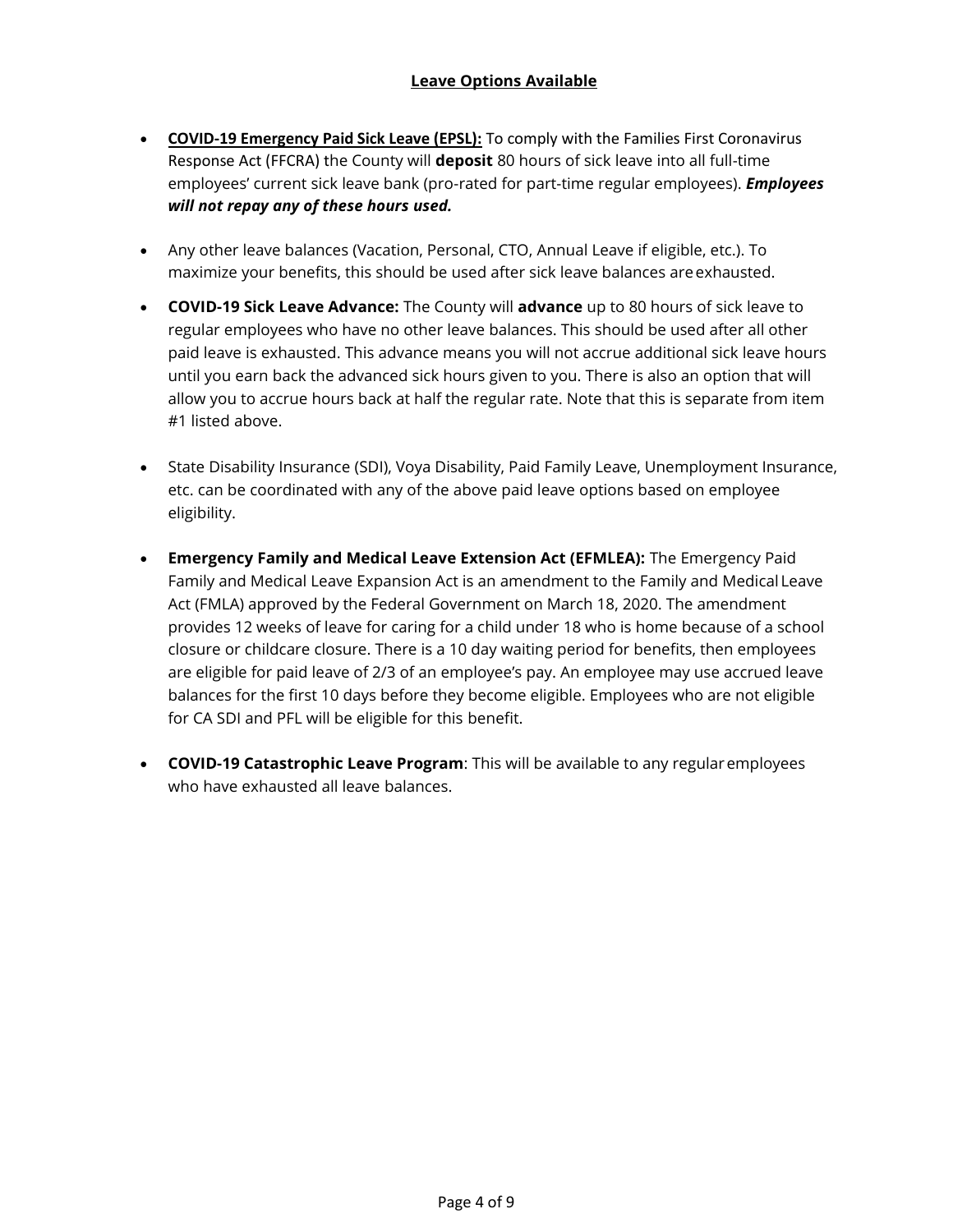## **Leave Scenarios for Employees Unable to Work or be Available as DSW**

(See overview starting on page 6 for more details on some of theseoptions)

### **1. If my child's school is closed:**

- 80 Hour COVID-19 Sick Leave Balance Deposit
- Any other accrued leave balances
- Sick Leave Advance (up to 80 hours)
- Other Leave Benefits That Can Be Coordinated With The Above:
	- $\circ$  Voluntary Time Off (VTO)<sup>[1](#page-4-0)</sup>
	- $\circ$  Emergency Paid Family and Medical Leave<sup>[2](#page-4-1)</sup>
- Temporary COVID-19 Catastrophic Leave Program
- Unemployment Insurance

## **2. If I am caring for a sick family member?**

- 80 Hour COVID-19 Sick Leave Balance Deposit
- Any other accrued leave balances
- [Sick Leave Advance \(up to 80](https://www.slocounty.ca.gov/Departments/Human-Resources/Employee-COVID-19-Information.aspx) hours)
- Other Leave Benefits That Can Be Coordinated With The Above:
	- $\circ$  Paid Family Leave (PFL[\)](#page-4-2)<sup>3</sup>
	- o Voluntary Time Off (VTO)
- Temporary COVID-19 Catastrophic Leave Program
- Unemployment Insurance

## **3. If I am sick/disabled/under mandatory quarantine?**

- 80 Hour COVID-19 Sick Leave Balance Deposit
- Any other accrued leave balances
- [Sick Leave Advance \(up to 80](https://www.slocounty.ca.gov/Departments/Human-Resources/Employee-COVID-19-Information.aspx) hours)
- Temporary COVID-19 Catastrophic Leave Program
- Other Leave Benefits That Can Be Coordinated With The Above:
	- o State Disability Insurance (SDI)
	- o VOYA STD/LTD *(only if employee elected this voluntary benefit and contributes towards it)*
	- o PORAC *(only for employees in BU 3, 14, 21, 22, 27 & 28)*
	- o Voluntary Time Off (VTO)
- Unemployment Insurance

#### **4. If I am self-isolating or I am 65 or older and staying home, but not sick?**

- Telecommute/work from home if possible (check in with supervisor)
- 80 Hour COVID-19 Sick Leave Balance Deposit
- Any other accrued leave balances
- [Sick Leave Advance \(up to 80](https://www.slocounty.ca.gov/Departments/Human-Resources/Employee-COVID-19-Information.aspx) hours)

<span id="page-4-0"></span><sup>&</sup>lt;sup>1</sup>VTO is a non-paid benefit, but you still accrue sick, vacation, time in service credits.

<span id="page-4-1"></span><sup>&</sup>lt;sup>2</sup> Emergency Paid Family and Medical Leave Expansion Act is an amendment to the Family and Medical Leave Act (FMLA) approved by the Federal Government on March 18, 2020. The amendment provides 12 weeks of leave for caring for a child under 18 who is home because of a school closure or childcare closure. There is a 10 day waiting period for benefits, then employees are eligible for paid leave of 2/3 of an employee's pay. An employee may use accrued leave balances for the first 10 days. Employees who are not eligible for CA SDI and PFL as described above will be eligible for this benefit.

<span id="page-4-2"></span><sup>&</sup>lt;sup>3</sup> Employees in BU 1, 2, 4, 5, 11, 13, 31, and 32 are currently covered under CA SDI and PFL. BU 12 will be transitioning to CA SDI effective 7/1/20. BU 12 is encouraged to apply, but benefits are not guaranteed.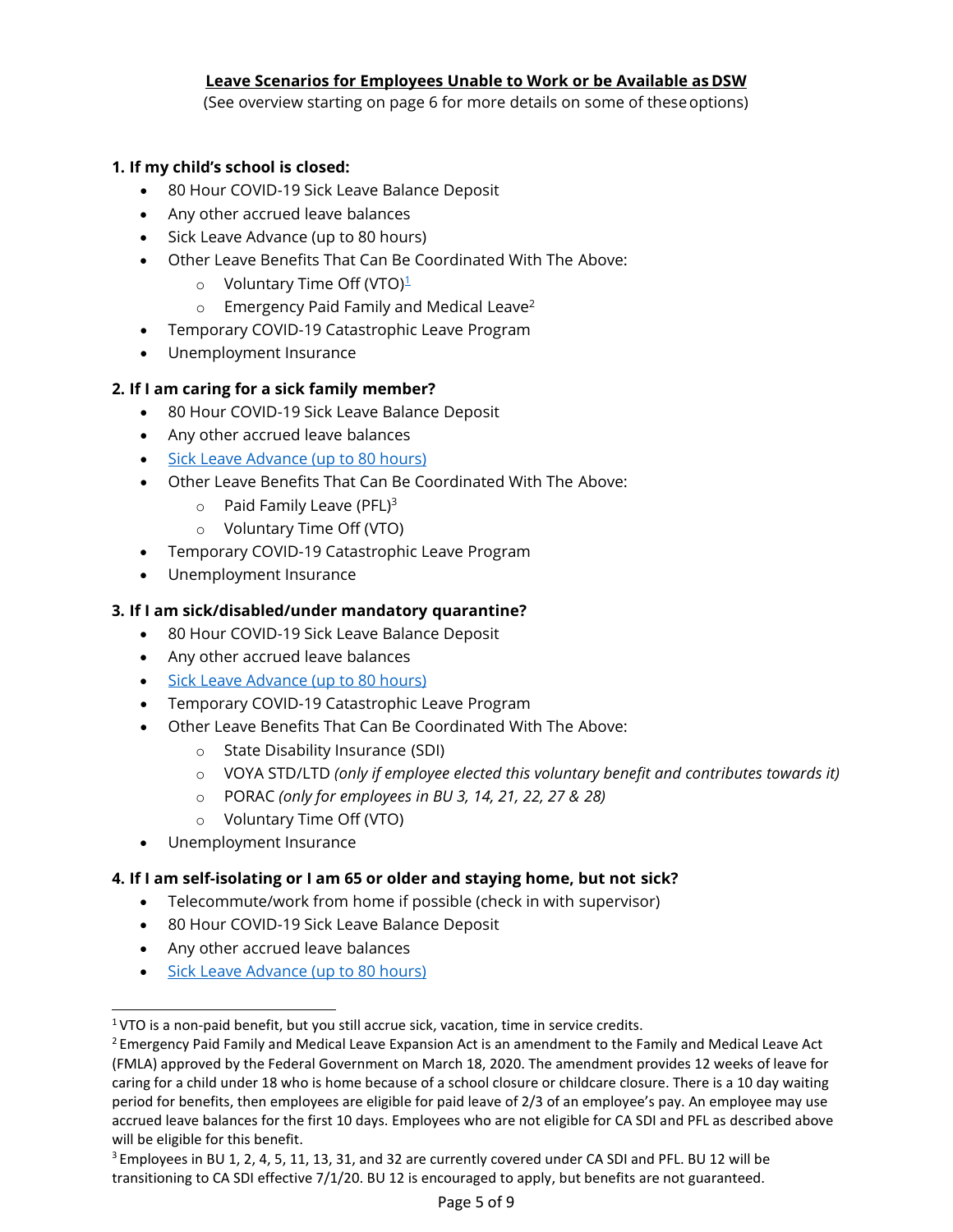## **5. If I am exposed to or contract COVID-19 at work?**

- If it is determined that you contracted COVID19 at work, you will be reimbursed through Worker's Compensation for related absences.
- If it is determined that you were exposed to COVID19 at work but you have not been diagnosed with COVID19, you will code your available paid leave balances.
	- o If you have exhausted all leave balances, see options above.
- If you are required to quarantine by the Public Health Officer (but have not contracted COVID19) OR if you self-isolate, you will code your available paid leave balances.
	- o If you have exhausted all leave balances, see options above.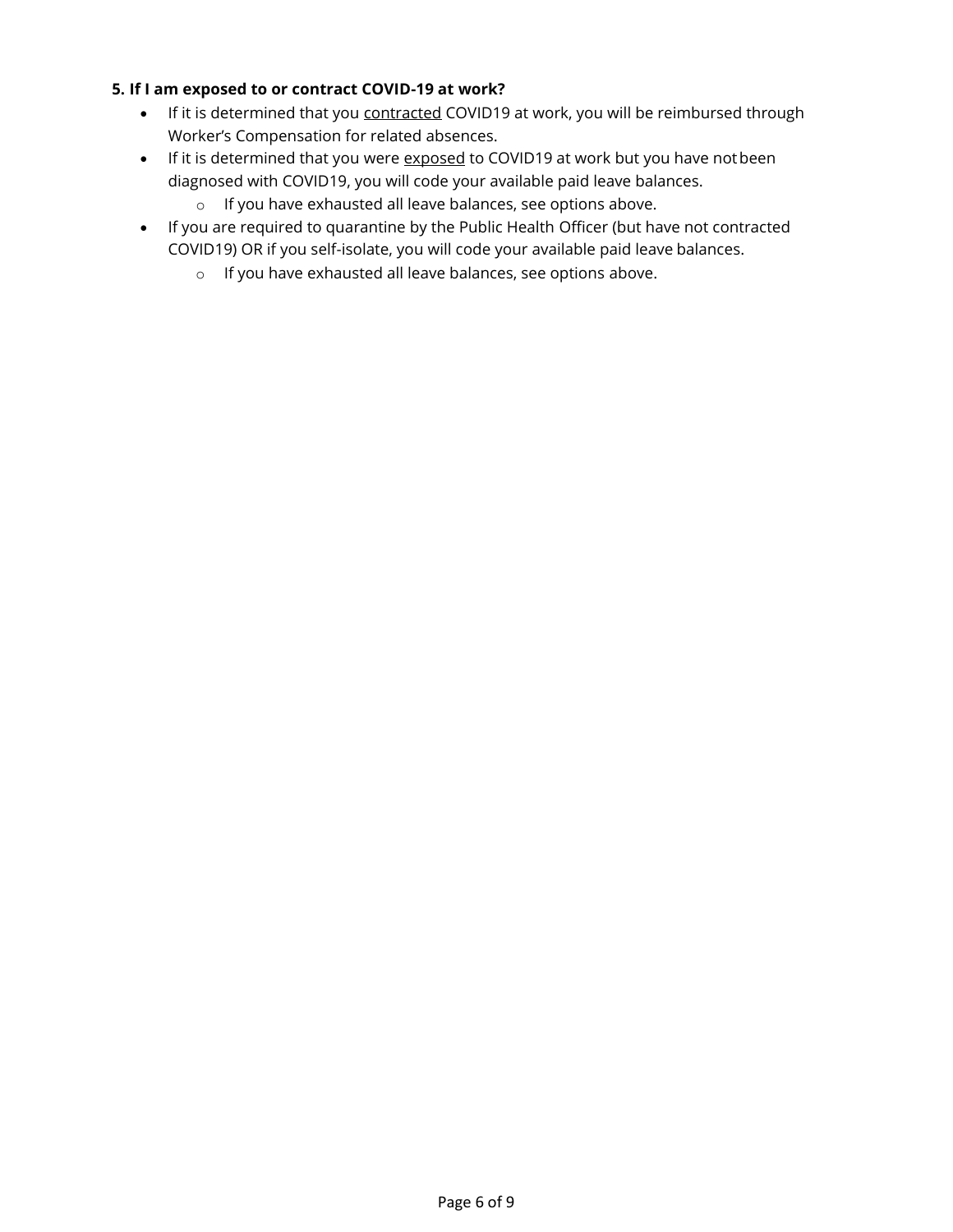## **Overview of Benefits and Leave Options**

**In general, most benefit programs are designed to ensure you receive 100% of your pay. Please be aware of the plan documents and how each benefit program coordinates with other benefits. If you receive more than 100% of your pay by applying for multiple benefits, you may be responsible for repaying any benefits overpayments.**

#### **California State Disability Insurance (CA SDI)**

- **Wage Replacement:** Yes.
- **Benefit Summary:** This is a benefit that provides 60 -70% wage replacement up to a weekly maximum of \$1,300 for up to 52 weeks should you be unable to work due to a non-work related disability or illness. The 1 week wait period has been waived for COVID 19 related claims.
- **Who is Covered:** Employees in BU 1, 2, 4, 5, 11, 13, 31, and 32. BU 12 is eligible for CA SDI benefits effective 7/1/20. BU 12 is encouraged to apply, but benefits are not guaranteeduntil 7/1/20.
- **When to Apply:** If you are sick, disabled, under a mandatory quarantine or if you're unable to work due to having or being exposed to COVID-19. All disabilities must be certified by a medical professional. If you are eligible, payments are issued within a few weeks of receiving a claim.
- **Contact:** [State of California Employment Development Department](https://gcc01.safelinks.protection.outlook.com/?url=https%3A%2F%2Fedd.ca.gov%2FDisability%2FHow_to_File_a_DI_Claim_in_SDI_Online.htm&data=02%7C01%7Cnfixler%40co.slo.ca.us%7C1bf97a09b21c4b1e9f6a08d7caf7a57c%7C84c3c7747fdf40e2a59027b2e70f8126%7C0%7C0%7C637201037297567668&sdata=Gvg68vbdQN%2B9bUVepf7U68oQJlpSIlvFegV%2BZDS9UuM%3D&reserved=0) (EDD)
- **How to Apply:** [How to File an SDI](https://gcc01.safelinks.protection.outlook.com/?url=https%3A%2F%2Fedd.ca.gov%2FDisability%2FHow_to_File_a_DI_Claim_in_SDI_Online.htm&data=02%7C01%7Cnfixler%40co.slo.ca.us%7C1bf97a09b21c4b1e9f6a08d7caf7a57c%7C84c3c7747fdf40e2a59027b2e70f8126%7C0%7C0%7C637201037297567668&sdata=Gvg68vbdQN%2B9bUVepf7U68oQJlpSIlvFegV%2BZDS9UuM%3D&reserved=0) Claim

#### **California Paid Family Leave (PFL)**

- **Wage Replacement:** Yes.
- **Benefit Summary:** PFL provides up to six weeks of benefit payments to eligible workers who have a full or partial loss of wages because they need time off work to care for a seriously ill family member or to bond with a new child. Benefit amounts are approximately 60-70% of wages and range from \$50-\$1,300 a week. There is no wait period to file a PFL claim.
- **Who is Covered:** Employees in BU 1, 2, 4, 5, 11, 13, 31, and 32. BU 12 is eligible for CA SDI benefits effective 7/1/20. BU 12 is encouraged to apply, but benefits are not guaranteeduntil 7/1/20.
- **When to Apply:** If you're unable to work because you are caring for an ill or quarantined family member with COVID-19 (certified by a medical professional). If you are eligible, payments are issued within a few weeks of receiving a claim.
- **Contact:** [State of California Employment Development Department](https://gcc01.safelinks.protection.outlook.com/?url=https%3A%2F%2Fedd.ca.gov%2FDisability%2FHow_to_File_a_DI_Claim_in_SDI_Online.htm&data=02%7C01%7Cnfixler%40co.slo.ca.us%7C1bf97a09b21c4b1e9f6a08d7caf7a57c%7C84c3c7747fdf40e2a59027b2e70f8126%7C0%7C0%7C637201037297567668&sdata=Gvg68vbdQN%2B9bUVepf7U68oQJlpSIlvFegV%2BZDS9UuM%3D&reserved=0) (EDD)
- **How to Apply: [How to File an SDI](https://gcc01.safelinks.protection.outlook.com/?url=https%3A%2F%2Fedd.ca.gov%2FDisability%2FHow_to_File_a_DI_Claim_in_SDI_Online.htm&data=02%7C01%7Cnfixler%40co.slo.ca.us%7C1bf97a09b21c4b1e9f6a08d7caf7a57c%7C84c3c7747fdf40e2a59027b2e70f8126%7C0%7C0%7C637201037297567668&sdata=Gvg68vbdQN%2B9bUVepf7U68oQJlpSIlvFegV%2BZDS9UuM%3D&reserved=0) Claim**

#### **Emergency Family and Medical Leave Extension Act (EFMLEA)**

- **Wage Replacement:** Yes.
- **Benefit Summary:** 2/3 regular rate of pay of regularly scheduled hours for up to 12 weeks. 10 day wait period. \$200 per day cap or \$10,000 aggregate limit.
- **Who is Covered:** County employees including permanent and temporary full-time andparttime employees after 30 days of employment.
- **When to Apply:** When you are unable to work or telework to care for a child under 18due to a school or child care provider closure or care unavailability due to COVID19.
- **Contact:** [HR\\_Leave\\_Mgmt@co.slo.ca.us](mailto:HR_Leave_Mgmt@co.slo.ca.us)
- **How To Apply:** [NeoGov eForms Request](https://login.neogov.com/signin?sitecode=ef) EFMLEA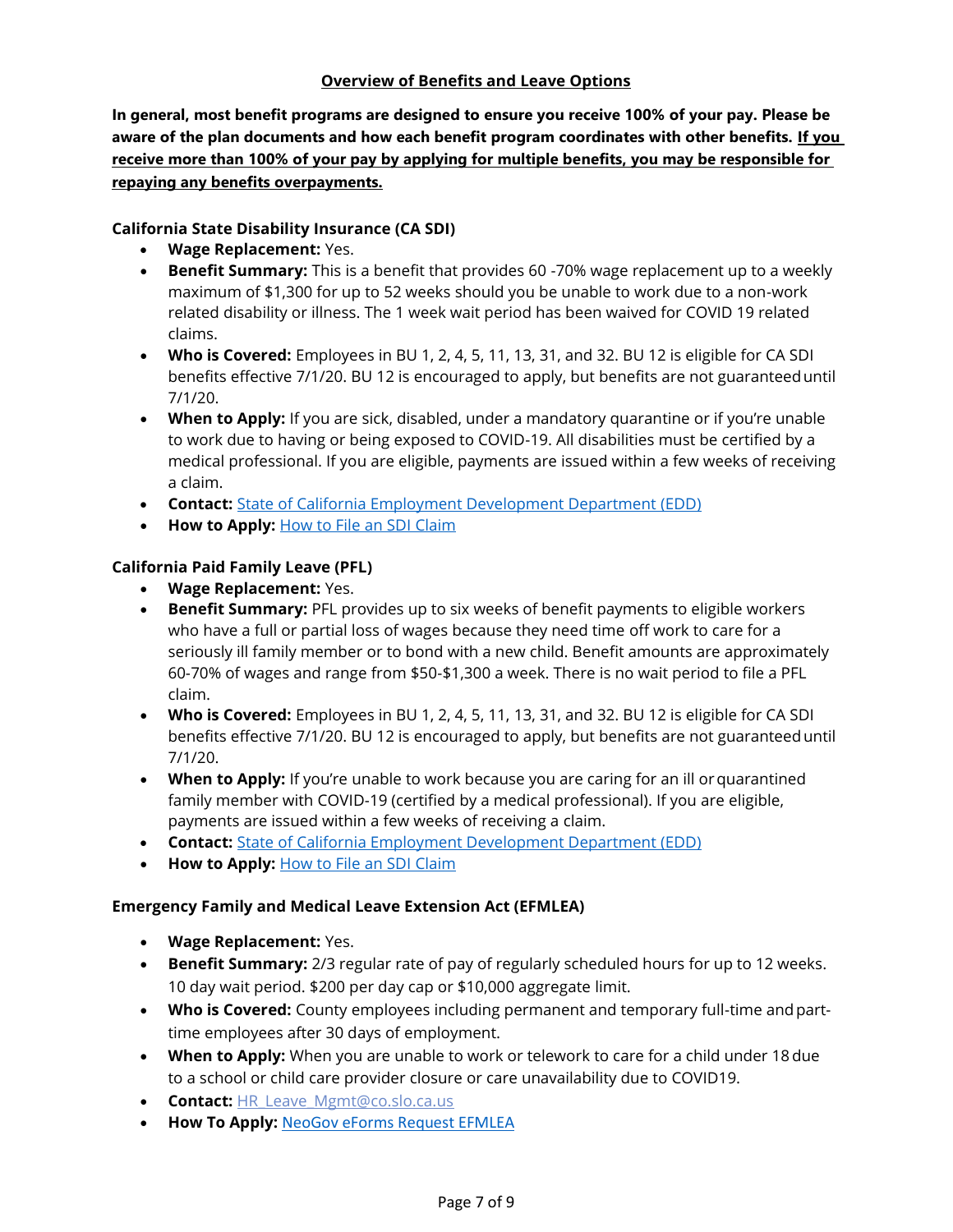### **Voya Short Term Disability (STD):**

- **Wage Replacement:** Yes.
- **Benefit Summary:** This is a benefit that provides a 60% wage replacement up to a weekly maximum of \$1,325 for 90 days should you be unable to work due to a non-work-related disability or illness. This policy has a 7-day wait period before benefits are payable.
- **Who is Covered:** Employees who are not eligible to enroll in California Short Term Disability or PORAC Disability and voluntarily enrolled in Voya STD.
- **When to Apply:** If you were diagnosed with COVID-19 and were hospitalized, it would be covered, as you are disabled due to your own health condition. Absence from work due to a post-illness quarantine period will be reviewed by Voya on a case by case basis. All disabilities must be certified by a medical professional. Voya does not offer Paid Family Leave coverage to care for an ill family member.
- **Contact:** [Voya](https://gcc01.safelinks.protection.outlook.com/?url=https%3A%2F%2Fclaimscenter.voya.com%2Fstatic%2Fclaimscenter%2Fcontact%2F&data=02%7C01%7Caszkubiel%40co.slo.ca.us%7C80d57a32a083443f7e1f08d7cd0014fd%7C84c3c7747fdf40e2a59027b2e70f8126%7C0%7C0%7C637203272549796049&sdata=96nmShM%2FdGn8xwzDJoJpNg0uO82P%2B0kXQ82YIBP4VPk%3D&reserved=0) after you have submitted a claim. Voya does not store individualmember data until claims are submitted.

How to Apply: **[How to File a Voya Short Term Disability Claim](https://gcc01.safelinks.protection.outlook.com/?url=https%3A%2F%2Fclaimscenter.voya.com%2Fstatic%2Fclaimscenter%2Ffile-claim&data=02%7C01%7Caszkubiel%40co.slo.ca.us%7C80d57a32a083443f7e1f08d7cd0014fd%7C84c3c7747fdf40e2a59027b2e70f8126%7C0%7C0%7C637203272549796049&sdata=lOCOsrrQaVKBAEtpd24z1vKDZ0U4POH9P4%2ByY6C7ShM%3D&reserved=0)** 

## **California Unemployment Insurance**

- **Wage Replacement:** Yes.
- **Benefit Summary:** Based on eligibility, individuals can receive benefits ranging from \$40- \$450 per week depending on your claim for up to 26 weeks. The 1 week wait period has been waived for COVID 19 related claims.
- **Who is Covered:** All employees.
- **When to Apply:** If your child's school is closed, and you have to miss work to be there for them, you may be eligible for Unemployment Insurance benefits. Eligibility considerations include if you have no other care options and if you are unable to continue working your normal hours remotely.
- **Contact:** [State of California Employment Development Department](https://www.edd.ca.gov/Unemployment/Filing_a_Claim.htm) (EDD)
- **How to Apply:** [How to File a](https://www.edd.ca.gov/Unemployment/Filing_a_Claim.htm) Claim

## **Voluntary Time Off (VTO)**

- **Wage Replacement:** No, this is an unpaid benefit.
- **Benefit Summary:** This is an unpaid County benefit that continues your time in service credits, cafeteria, and leave accruals, **however you must code at least 40 hours of paid time per 80 hour pay period to use VTO (20 hours per week).** A maximum of160 hoursof VTO is available for coding.
- **Who is Covered:** Any employee wishing to utilize VTO.
- **When to Apply:** Available for all circumstances where you are unable to work due to COVID-19, or for circumstances where you would like to extend your leave balances by coding a combination of VTO and paid leave balances. **You must code at least 40 hours of paid time per 80 hour pay period to use VTO (20 hours per week)**.
- **Contact:** Holly Morgan at 805-781-5042 to discuss the full implications of utilizing VTO prior to seeking approval.
- **How to Apply:** [NeoGov eForms Request Voluntary Time](https://login.neogov.com/signin?sitecode=ef) Off

#### **Peace Officers Research Association of California (PORAC) Disability Benefits**

- **Wage Replacement:** Yes.
- **Benefit Summary:** PORAC provides disability benefits to safety bargaining units that pay union dues to PORAC. For County safety employees covered by this benefit, they offer two disability plans providing partial wage replacement should you become disabled due to a non-work related disability.